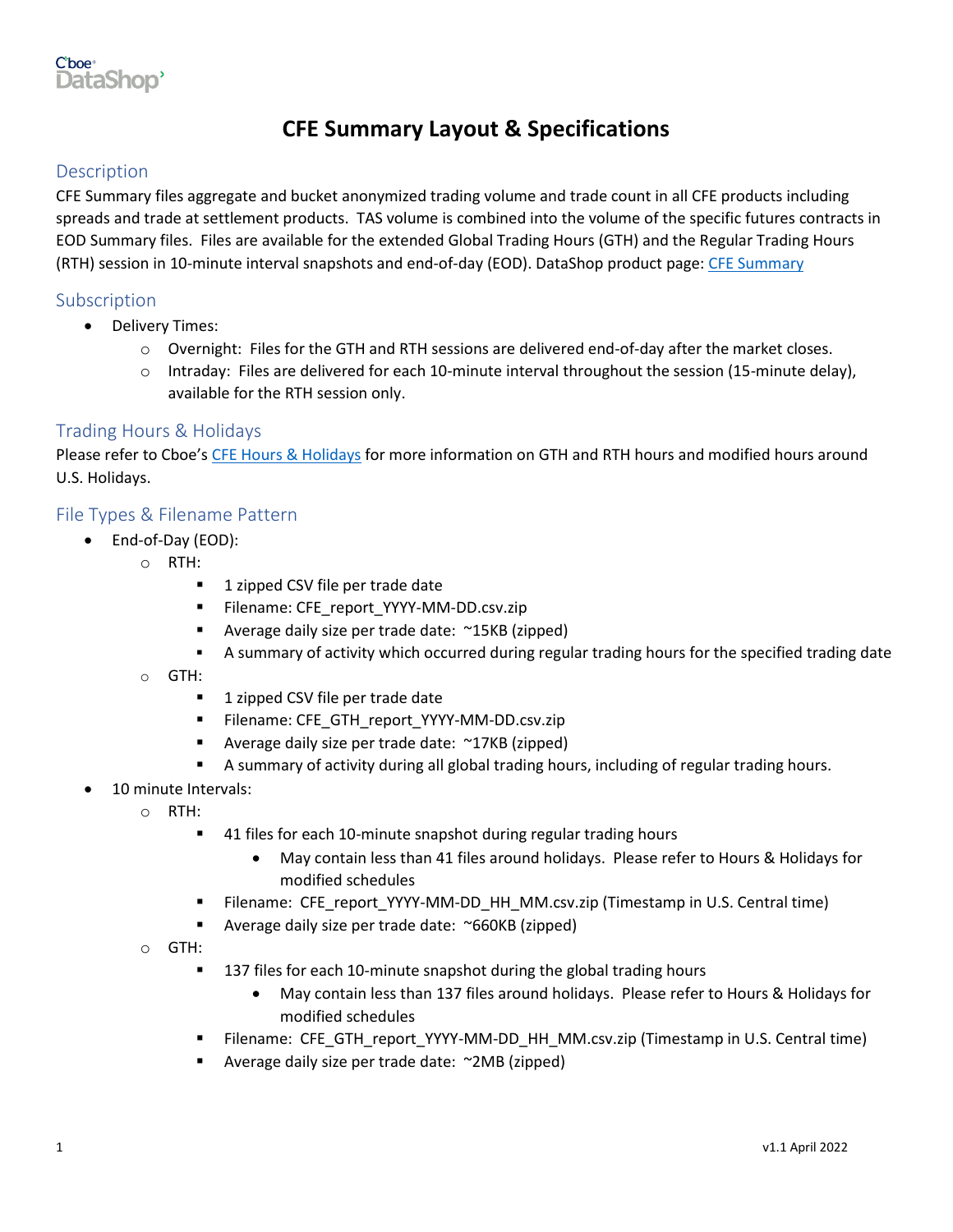

# Volume Details

## Overview

Volumes are broken out and aggregated by:

- Participant: Customer | Firm
- Side: Buy | Sell

*Example: customer\_buy\_volume = total size filled on customer buy orders*

Total volume fields are included as a supplement for direct visibility into higher-level rollups of key volume metrics.

*Example: total\_sell\_volume = sum of volume across all bucketed sell fields*

## Order Matching and Volumes

Volumes are reported for simple futures contracts as well as listed spreads.

Volumes reported for a given symbol reflect filled buy/sell orders for that symbol only. This allows for visibility into volume that came from simple vs complex orders. Examples to illustrate:

#### *Example #1: Simple orders matched*

-Customer submits VX/G2 buy order for 10

-Firm submits VX/G2 sell order for 10. Matches above order

**Result:** (selected report fields)

| <b>Field</b>          | <b>Values</b> |
|-----------------------|---------------|
| symbol                | VX/G2         |
| total_contract_volume | 10            |
| total_order_volume    | 20            |
| total buy volume      | 10            |
| total_sell_volume     | 10            |
| customer_buy_volume   | 10            |
| firm_sell_volume      | 10            |

**Comments**: Volume for each filled order gets placed into an appropriate bucket field. When a simple futures contract like the one above has not traded as a leg on a complex order, total buy volume = total sell volume and total contract volume = total order volume / 2. However, this may not hold true if spread orders are matched to single leg orders as in the next example.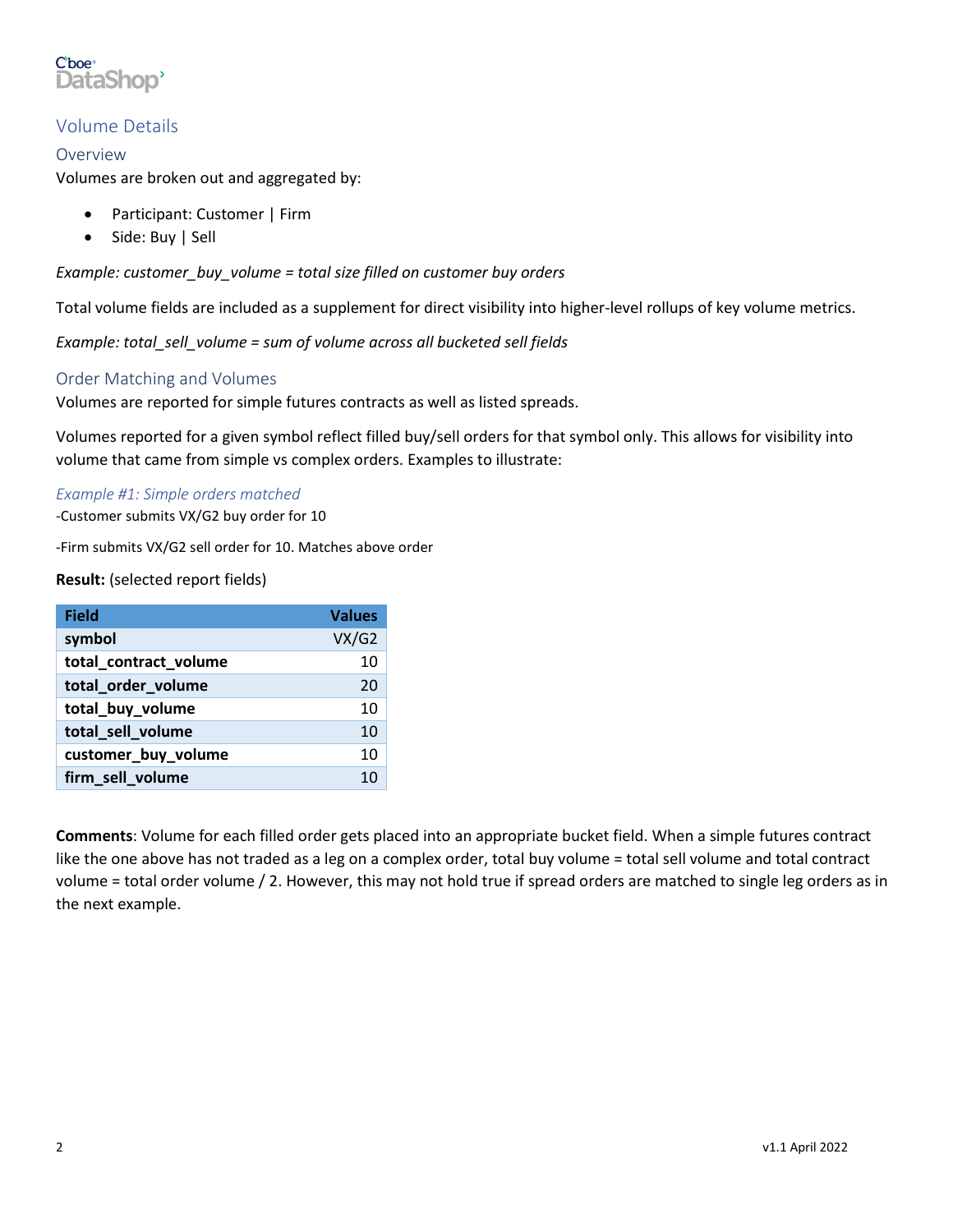

## Order Matching Examples Continued…

#### *Example #2: Spread order matched to single leg orders*

-Customer submits VX/G2 buy order for 7

-Customer submits VX/H2 sell order for 7

-Firm submits VX/G2:1:S - VX/H2:1:B buy order for 7. Matches with above orders

#### **Result:**

| <b>Field</b>          | <b>Values</b> | <b>Values</b> | <b>Values</b>         |
|-----------------------|---------------|---------------|-----------------------|
| symbol                | VX/G2         | VX/H2         | VX/G2:1:S - VX/H2:1:B |
| total_contract_volume |               |               |                       |
| total_order_volume    |               |               |                       |
| total_buy_volume      |               | ი             |                       |
| total_sell_volume     |               |               |                       |
| customer_buy_volume   |               | ი             |                       |
| customer_sell_volume  |               |               |                       |
| firm_buy_volume       |               |               |                       |

**Comments:** This example highlights that volumes are reported on orders filled for that particular symbol. There was only a buy order for the spread so all sell-related fields are zero for the spread record.

If instead there were no simple orders and the spread buy order was matched to a spread sell order, then the sell volume would appear under the spread but not the simple contracts. Regardless of how orders are matched, total contract volume will be populated for simple contracts with volumes inclusive of spreads.

#### *Examples Combined*:

If above examples took place during the same session and reporting period (day or interval) they would be aggregated as follows:

| <b>Field</b>          | <b>Values</b> | <b>Values</b> | <b>Values</b>         |
|-----------------------|---------------|---------------|-----------------------|
| symbol                | VX/G2         | VX/H2         | VX/G2:1:S - VX/H2:1:B |
| total_contract_volume | 17            |               |                       |
| total_order_volume    | 27            | 7             |                       |
| total_buy_volume      | 17            |               |                       |
| total_sell_volume     | 10            |               |                       |
| customer_buy_volume   | 17            |               | 0                     |
| customer_sell_volume  |               | ⇁             |                       |
| firm_buy_volume       |               |               |                       |
| firm_sell_volume      | 10            |               |                       |